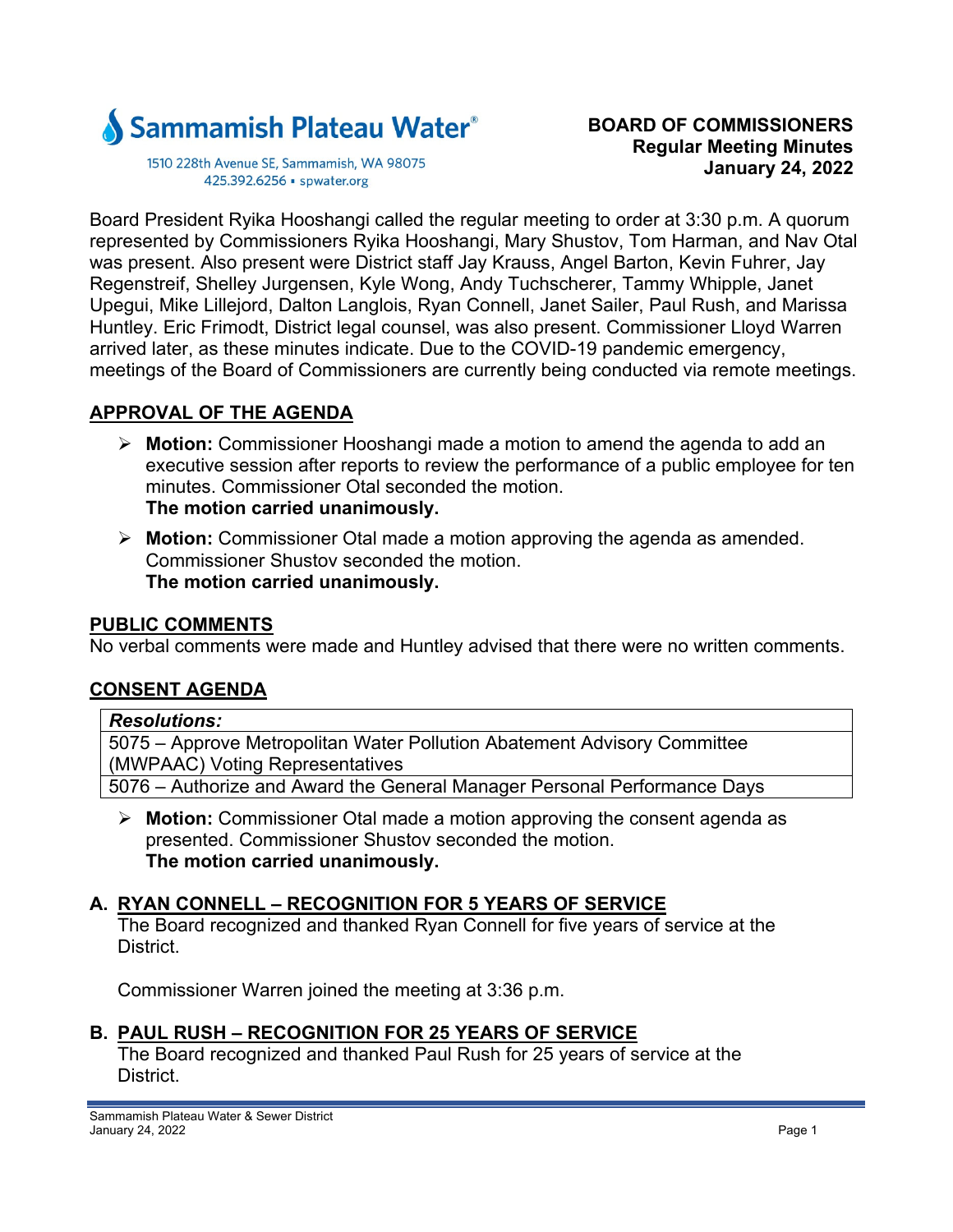### **C. MIKE LILLEJORD – RECOGNITION FOR 30 YEARS OF SERVICE**

The Board recognized and thanked Mike Lillejord for 30 years of service at the District.

### **D. 2022 DRAFT STRATEGIC COMMUNICATIONS PLAN**

Upegui provided a presentation on the draft 2022 Strategic Communications Plan.

#### **E. NORTH SEWER SERVICE AREA – CUSTOMER AND COMMITMENT TRACKING REPORT**

Regenstreif reviewed the proposed metrics that District staff will report on a monthly basis related to new sewer customer and commitment tracking in the north sewer service area.

Krauss and Regenstreif will revise the metrics report based upon the Board's feedback and will bring back to the Board at a future Board meeting for another review.

### **F. SNO-KING AND AMWA MEMBERSHIP**

Harman reported on his attendance at the January 2022 Sno-King Water District Coalition (Sno-King) meeting. Harman explained that the members of Sno-King agreed to the lobbyist's contract through the current legislative session and that the fund balance of Sno-King should cover the costs of the contract without additional membership dues. Harman further explained that Sno-King members would discuss the future of the coalition in June 2022.

 **Motion:** Commissioner Warren made a motion to continue Sno-King membership at this time, but directing that Harman ask Sno-King not to levy dues at this time and for the Board to take up the matter of the District's membership again before June 1, 2022. Commissioner Shustov seconded the motion. **The motion carried by an original vote of 4-1, with Commissioner Harman initially voting no. However, Commissioner Harman changed his vote to yes, therefore the motion carried unanimously.** 

There was Board agreement to table decision on membership with the Association of Metropolitan Water Agencies (AMWA) until additional information can be provided. Warren will inquire whether Cascade Water Alliance (CWA), a member of AMWA, can distribute information to their member agencies as the Board is most interested in the information AMWA shares. In addition, Hooshangi will discuss with Washington Association of Sewer and Water Districts (WASWD) whether membership would be better at the association level rather than an individual district level.

# **G. SCHEDULE MARCH BOARD RETREAT**

 **Motion:** Commissioner Warren made a motion to schedule a special meeting for the Spring Board Retreat on March 14, 2022 at 9:00 a.m. Commissioner Harman seconded the motion.

### **The motion carried unanimously.**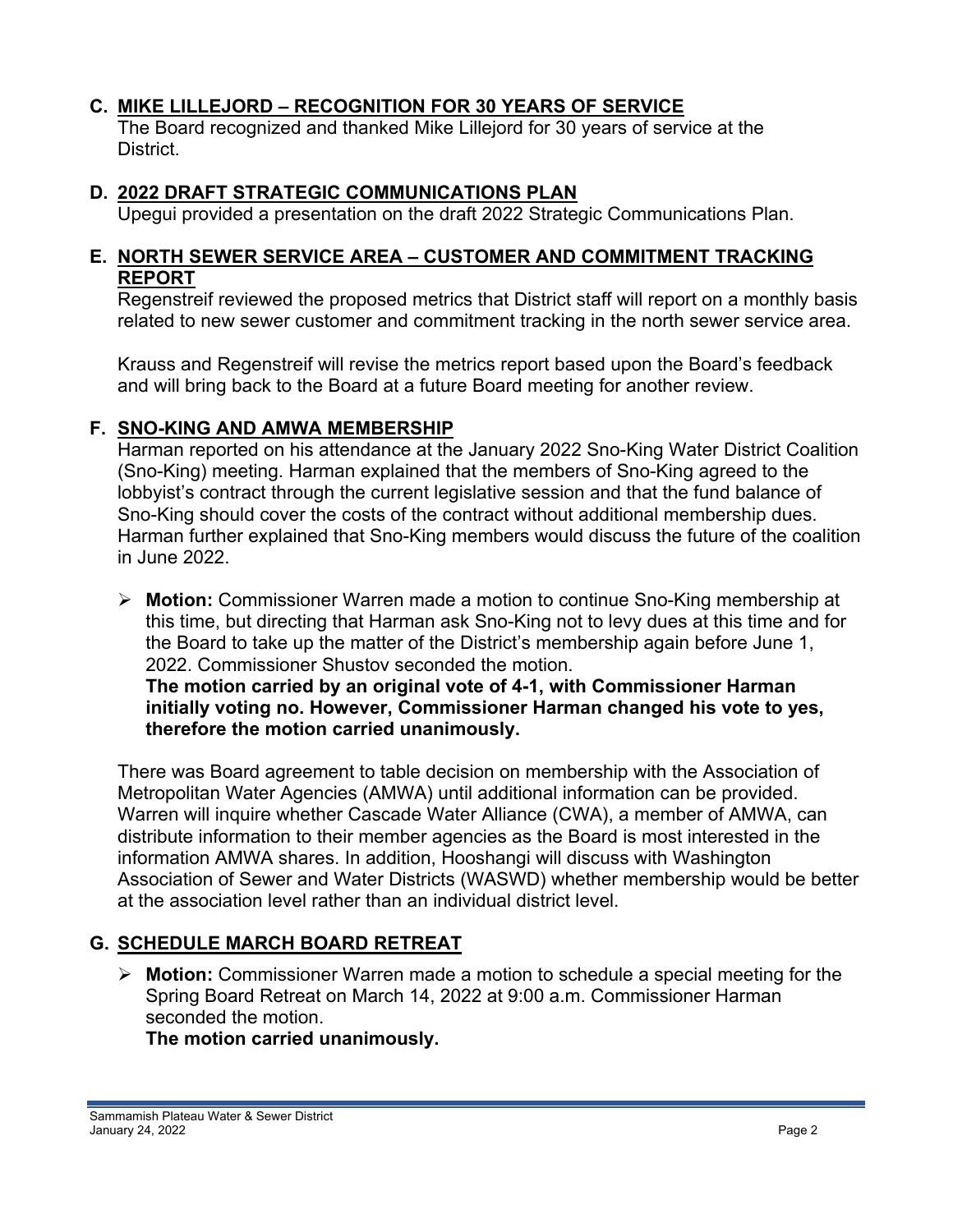### **ATTORNEY/MANAGER/COMMISSIONER REPORTS**

## *Attorney*

- Advised that he sent a letter to the City of Issaquah's attorney to discuss design issues of the PFAS Treatment Facility and the City's position that removing a tree impacted by the District's project is not allowed under applicable City Code. Frimodt further advised that the City's attorney responded stating that she is meeting with City staff this week on this matter.
- Provided a status update on legislation related to the State's Long Term Care Act.
- Provided an update on the King County Franchise Ordinance litigation. Frimodt advised that he received permission from the County's attorney to speak with County staff directly to gather information on the County's proposed process relating to rent and franchise negotiations.

## *General Manager*

- Advised that several matters related to PFAS require discussion with the Board. However, as the District is engaged in litigation on this matter, he is requesting the Board schedule a special meeting in the near future to conduct an executive session to discuss legal issues relating to the pending PFAS litigation. Additionally, the General Manager asked for an executive session at this Board meeting to review the performance of a public employee.
- **Motion:** Commissioner Warren made a motion to schedule a special meeting on January 31, 2022 at 3:30 p.m. to conduct the requested executive sessions. Commissioner Otal seconded the motion. **The motion carried by a vote of 4-1, with Commissioner Harman voting no.**
- Krauss also advised that the Board's packet includes PFAS sampling results technical reports. Krauss explained that the report format has been modified so that, in going forward, there will be four reports shared on a monthly basis, instead of one report.

### *Commissioners*

### *Commissioner Warren*

 Advised that there is a CWA Board meeting on Wednesday. Warren also shared that CWA is in the process of working a temporary sales arrangement with the City of Redmond, similar to the arrangement made with the City of Issaquah, that should go before CWA's Board in the next few months.

# *Commissioner Harman*

 Advised that he will be attending WASWD's annual Commissioner Workshop on January 29, 2022. Otal advised that she will also be attending.

# *Commissioner Otal*

- Reported on her attendance at the recent WASWD Government Relations Committee meeting.
- Reported on her attendance at the recent CWA Finance and Management Committee meeting.